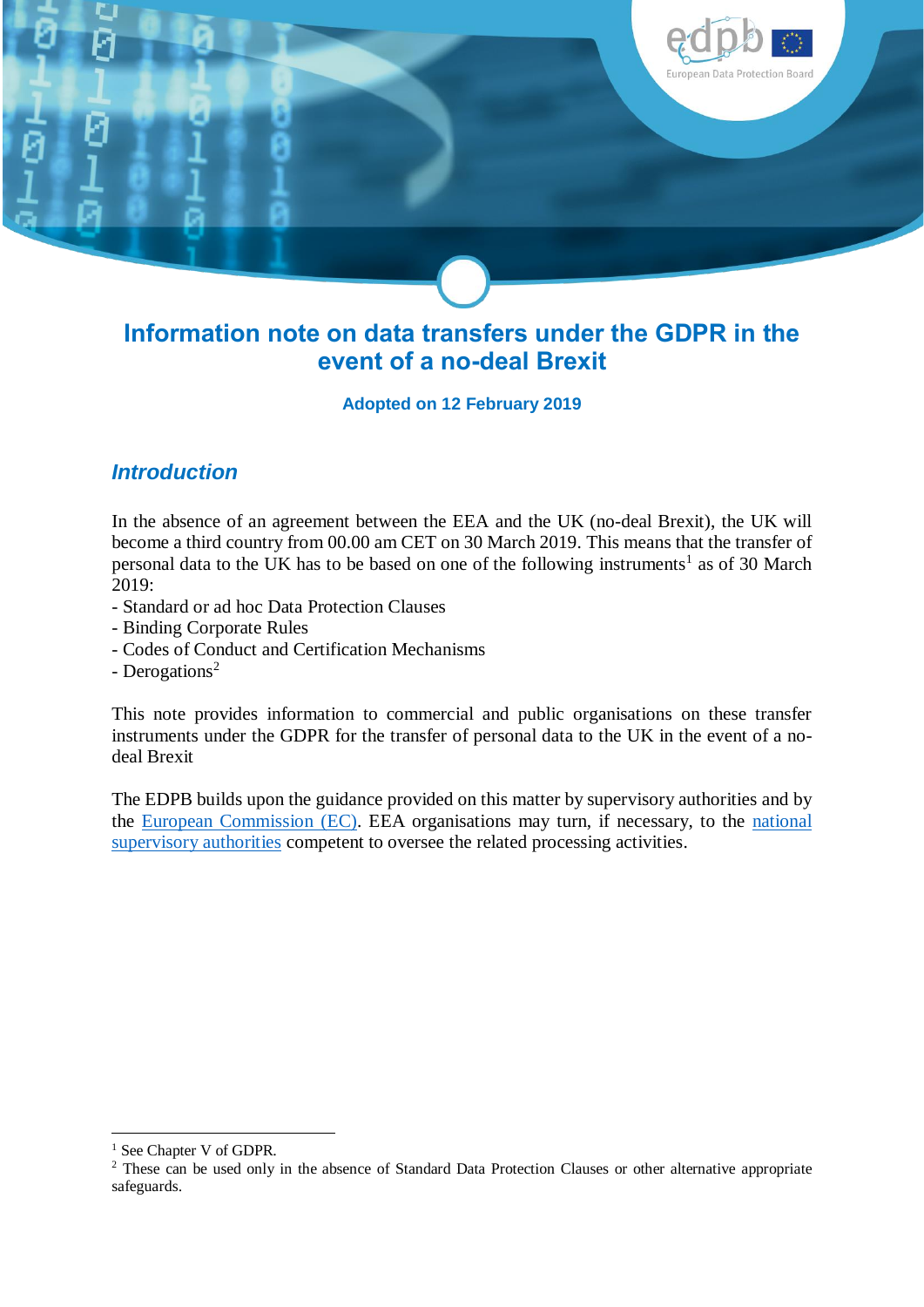### **I. 5 steps organisations should take to prepare for a no-deal Brexit**

When transferring data to the UK, you should:



## **II. Data transfers from the EEA to the UK**

#### *1. Available transfer instruments*

<u>.</u>

In the absence of an adequacy decision<sup>3</sup> at the time of the Brexit, the following are the available data transfer instruments.

#### **a. Standard and ad hoc Data Protection Clauses**

You and your UK counterpart may agree on the use of Standard Data Protection Clauses approved by the European Commission. These contracts offer the additional adequate safeguards with respect to data protection that are needed in case of a transfer of personal data to any third country.

<sup>3</sup> An adequacy decision is a decision adopted by the European Commission on the basis of article 45 GDPR (for example, the adequacy decision on Japan adopted by the Commission on 23rd January 2019. Previously, the EC had also adopted adequacy decisions on third countries such as Argentina, New Zealand and Israel, amongst others). At the moment, there is no such an adequacy decision in place for the UK.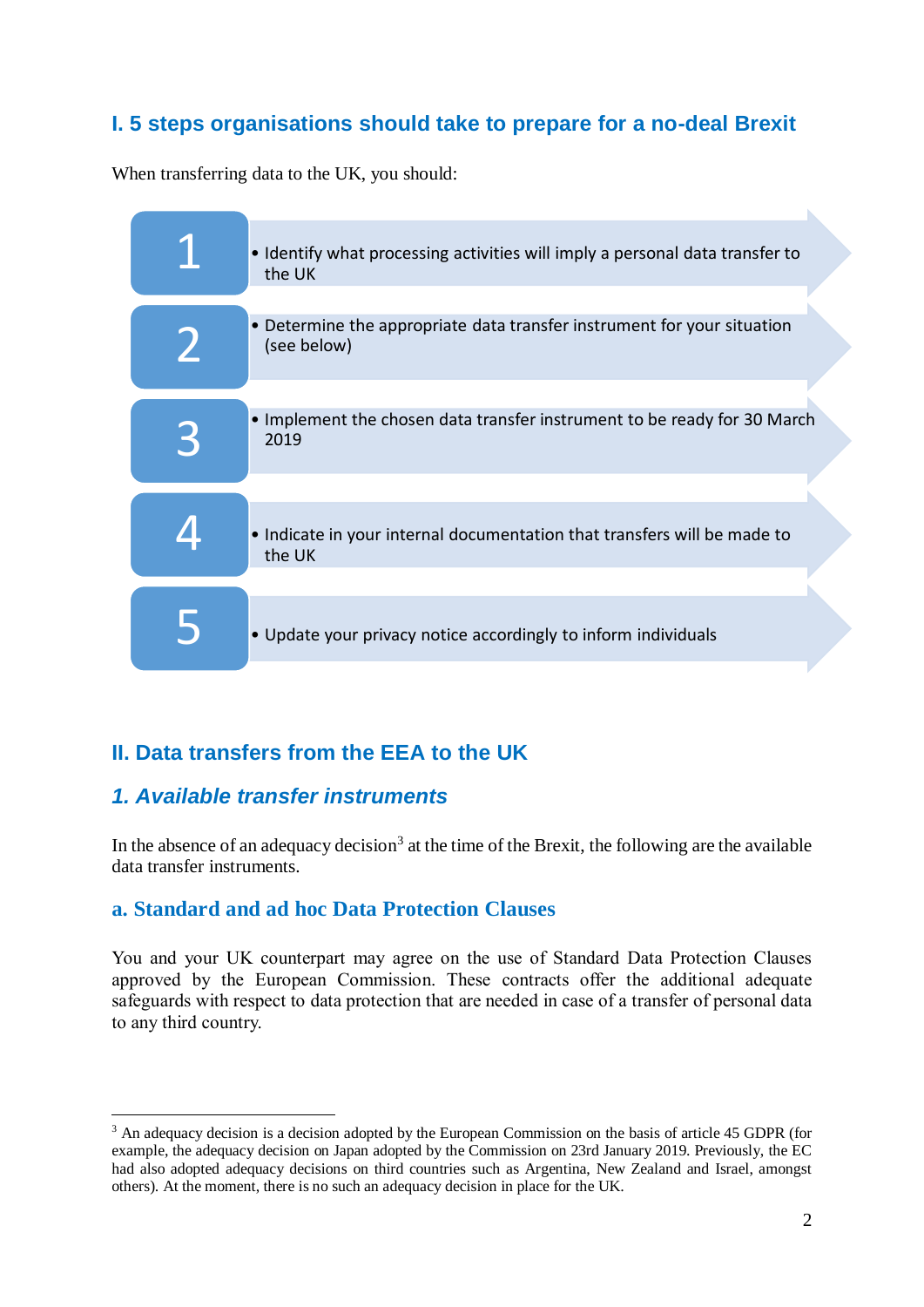Three sets of Standard Data Protection Clauses are currently available:

- EEA controller to third country (e.g. UK) controller: 2 sets are available:
	- o [2001/497/EC](https://eur-lex.europa.eu/legal-content/en/ALL/?uri=CELEX:32001D0497)
	- o [2004/915/EC](https://eur-lex.europa.eu/legal-content/EN/TXT/?uri=CELEX%3A32004D0915)
- EEA controller to third country (e.g. UK) processor
	- o [2010/87/EU](https://eur-lex.europa.eu/legal-content/en/TXT/?uri=CELEX%3A32010D0087)

It is important to note that the Standard Data Protection Clauses may not be modified and must be signed as provided. However, these contracts may be included in a wider contract and additional clauses might be added provided that they do not contradict, directly or indirectly, the Standard Data Protection Clauses adopted by the European Commission. Considering the timeframe before the 30th of March, the EDPB acknowledges that the Standard Data Protection Clauses is a ready-to-use instrument.

Any further modifications to the Standard Data Protection Clauses will imply that this will be considered as ad-hoc contractual clauses. This can provide appropriate safeguards taking into account your particular situation.

Prior to any transfer, these tailored contractual clauses must be authorised by the competent national supervisory authority, following an opinion of the EDPB.

#### **b. Binding Corporate Rules**

1

Binding Corporate Rules are personal data protection policies adhered to by group of undertakings (i.e. multinationals) in order to provide appropriate safeguards for transfers of personal data within the group, including outside of the EEA.

You may have already in place BCRs or cooperate with processors which make use of BCRs for Processors. Organisations may still rely on these BCRs authorised under the former Directive 95/46/EC which remain valid under the GDPR<sup>4</sup>. These BCRs need however to be updated to be fully in line with the GDPR provisions.

If you do not have BCRs in place, they must be approved by the competent national supervisory authority, following an opinion of the EDPB.

You can find further explanations on the conditions to apply for Binding Corporate Rules on the [EDPB website.](https://edpb.europa.eu/our-work-tools/general-guidance/gdpr-guidelines-recommendations-best-practices_en)

<sup>4</sup> According to article 46.5 GDPR. Please note that BCRs authorised under former Directive 95/46/EC remained valid under the GDPR, but need to be updated to be fully in line with GDPR provisions.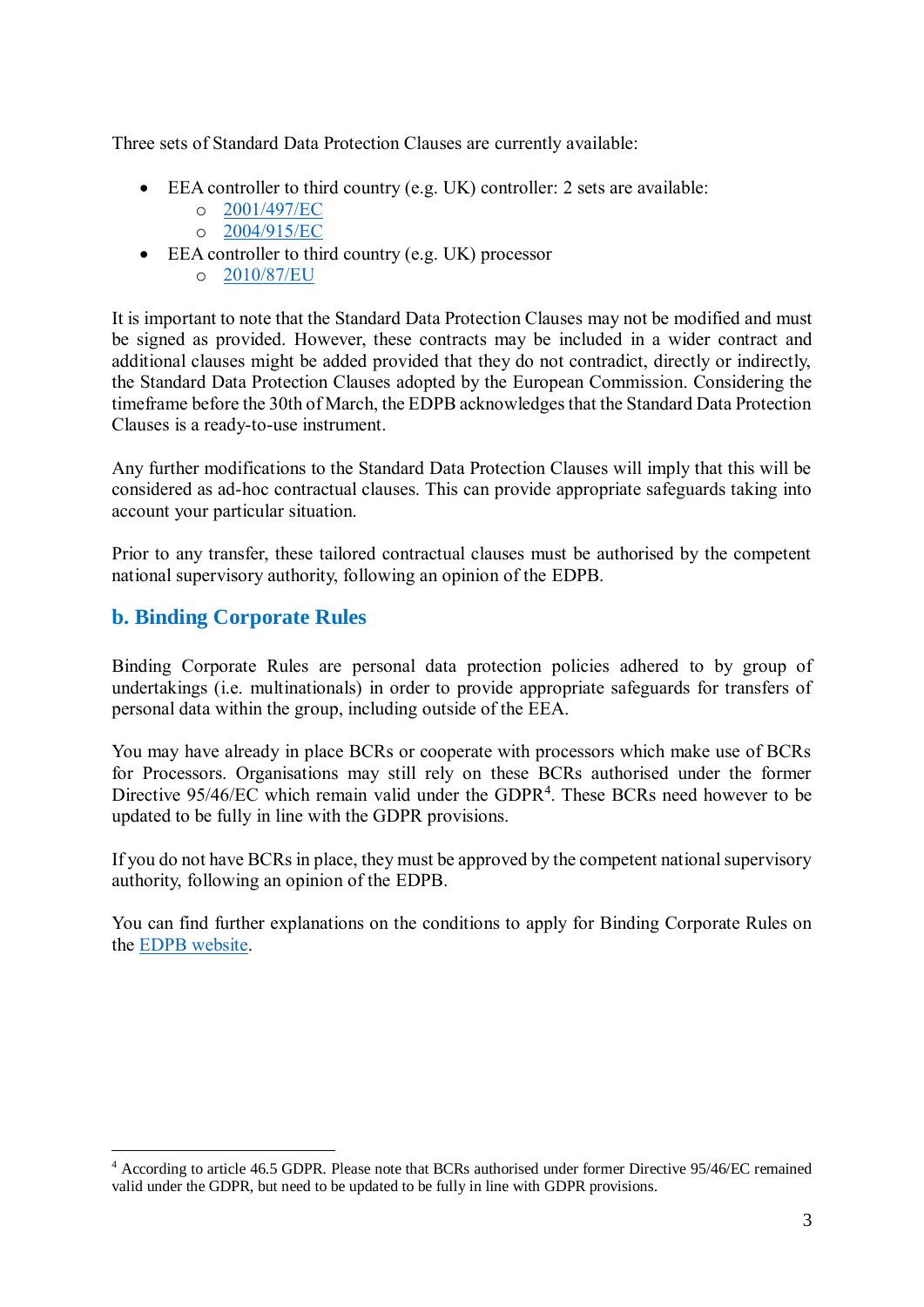#### **c. Codes of conduct and certification mechanisms**

A code of conduct or a certification mechanism can offer appropriate safeguards for transfers of personal data if they contain binding and enforceable commitments by the organisation in the third country for the benefit of the individuals.

These tools are new under the GDPR and the EDPB is working on guidelines in order to give more explanations on the harmonized conditions and procedure for using these tools.

## *2. Derogations*

It is important to underline that the derogations allow the data transfers under certain conditions and are exceptions to the rule of having put in place appropriate safeguards (see the above mentioned instruments like BCRs, standard data protection clauses...) or transfer the data on the basis of an adequacy decision. They must therefore be interpreted restrictively and mainly relate to processing activities that are occasional and non-repetitive<sup>5</sup>.

These derogations include amongst others according to article 49 GDPR:

- where an individual has explicitly consented to the proposed transfer after having been provided with all necessary information about the risks associated with the transfer;
- where the transfer is necessary for the performance or the conclusion of a contract between the individual and the controller or the contract is concluded in the interest of the individual;
- if the data transfer is necessary for important reasons of public interest;
- if the data transfer is necessary for the purposes of compelling legitimate interests of the organisation.

You can find further explanations on available derogations and how to apply them in the [EDPB](https://edpb.europa.eu/our-work-tools/our-documents/guidelines/guidelines-22018-derogations-article-49-under-regulation_en)  [Guidelines on Article 49 of GDPR.](https://edpb.europa.eu/our-work-tools/our-documents/guidelines/guidelines-22018-derogations-article-49-under-regulation_en)

### *3. Instruments exclusively available to public authorities or bodies*

Public authorities may consider to use the mechanisms which the GDPR considers more appropriate to their situation.

One option is to use a legally binding and enforceable instrument, such as an administrative agreement, a bilateral or multilateral international agreement. The agreement must be binding and enforceable for the signatories.

The second option is to use administrative arrangements, such as Memoranda of Understanding, which although not legally binding must however provide for enforceable and effective data subject rights. The administrative arrangements are subject to an authorisation by the competent national supervisory authority, following an opinion of the EDPB.

<u>.</u>

<sup>5</sup> See recital 113 and article 49.1 GDPR